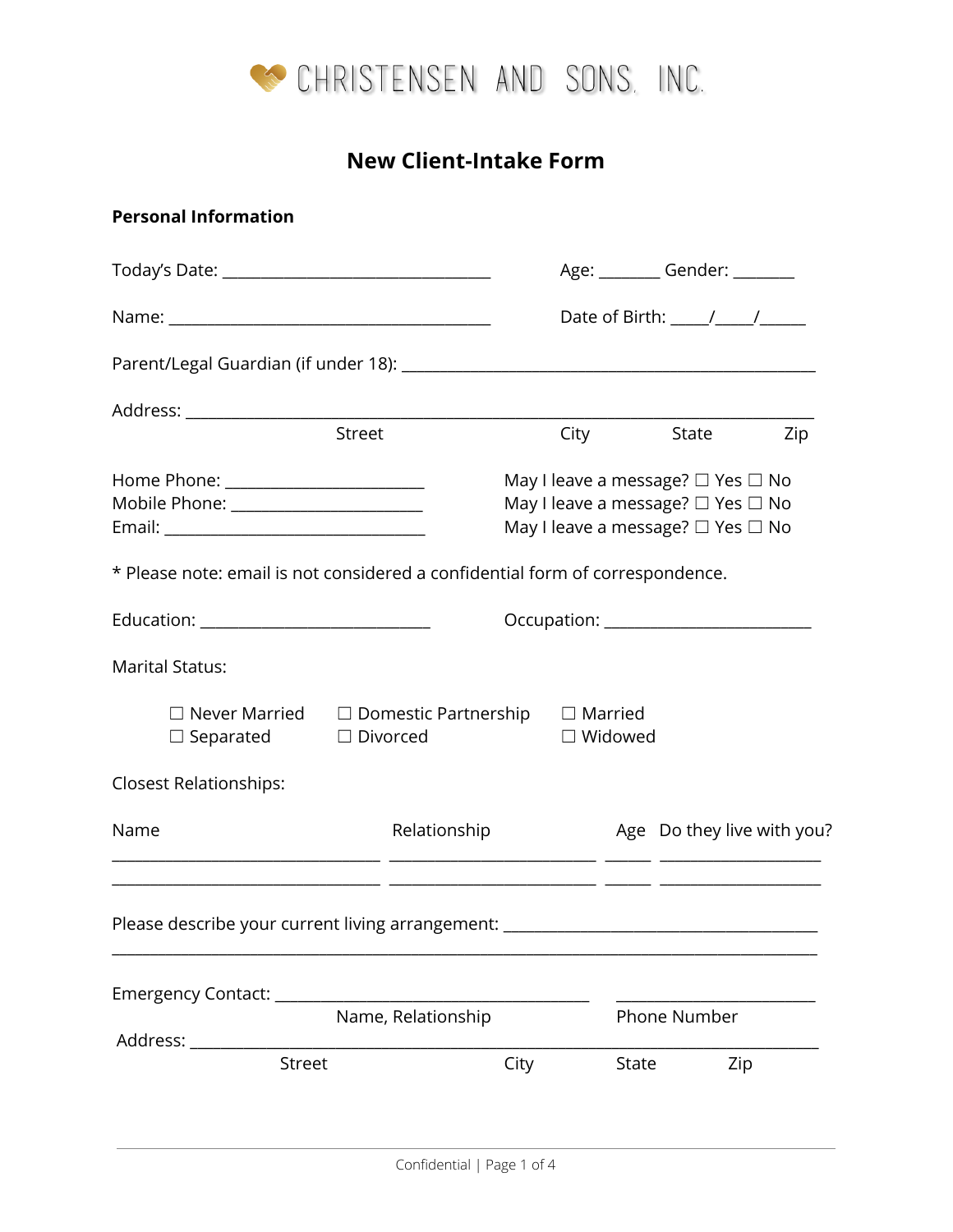Referred By (if any): \_\_\_\_\_\_\_\_\_\_\_\_\_\_\_\_\_\_\_\_\_\_\_\_\_\_\_\_\_\_\_\_\_\_\_\_\_\_\_\_\_\_\_\_\_\_\_\_\_\_\_\_\_\_\_\_\_\_\_\_\_\_\_\_\_\_\_\_\_\_\_

#### **History**

Have you previously received any type of mental health services (psychotherapy, psychiatric services, etc.)?

☐ No ☐ Yes, previous therapist/practitioner: \_\_\_\_\_\_\_\_\_\_\_\_\_\_\_\_\_\_\_\_\_\_\_\_\_\_\_\_\_\_\_\_\_\_\_\_\_\_\_

|  |  | Are you currently taking any prescription medication? | $\Box$ No $\Box$ Yes - If yes, please list: |  |
|--|--|-------------------------------------------------------|---------------------------------------------|--|
|  |  |                                                       |                                             |  |

\_\_\_\_\_\_\_\_\_\_\_\_\_\_\_\_\_\_\_\_\_\_\_\_\_\_\_\_\_\_\_\_\_\_\_\_\_\_\_\_\_\_\_\_\_\_\_\_\_\_\_\_\_\_\_\_\_\_\_\_\_\_\_\_\_\_\_\_\_\_\_\_\_\_\_\_\_\_\_\_\_\_\_\_\_\_\_\_\_\_\_\_\_ \_\_\_\_\_\_\_\_\_\_\_\_\_\_\_\_\_\_\_\_\_\_\_\_\_\_\_\_\_\_\_\_\_\_\_\_\_\_\_\_\_\_\_\_\_\_\_\_\_\_\_\_\_\_\_\_\_\_\_\_\_\_\_\_\_\_\_\_\_\_\_\_\_\_\_\_\_\_\_\_\_\_\_\_\_\_\_\_\_\_\_\_\_

| Have you ever been prescribed psychiatric medication? $\Box$ No $\Box$ Yes - If yes, please list |  |
|--------------------------------------------------------------------------------------------------|--|
| and provide dates:                                                                               |  |

\_\_\_\_\_\_\_\_\_\_\_\_\_\_\_\_\_\_\_\_\_\_\_\_\_\_\_\_\_\_\_\_\_\_\_\_\_\_\_\_\_\_\_\_\_\_\_\_\_\_\_\_\_\_\_\_\_\_\_\_\_\_\_\_\_\_\_\_\_\_\_\_\_\_\_ \_\_\_\_\_\_\_\_\_\_ \_\_\_\_\_\_\_\_\_\_\_\_\_\_\_\_\_\_\_\_\_\_\_\_\_\_\_\_\_\_\_\_\_\_\_\_\_\_\_\_\_\_\_\_\_\_\_\_\_\_\_\_\_\_\_\_\_\_\_\_\_\_\_\_\_\_\_\_\_\_\_\_\_\_\_ \_\_\_\_\_\_\_\_\_\_

| Primary Care Physician: |  |
|-------------------------|--|
|-------------------------|--|

| Phone |
|-------|
|       |

May we send your doctor a short note, letting him/her know you've come to see us? (We do not release details other than your name for referral purposes.)  $\Box$  No  $\Box$  Yes

#### **General and Mental Health Information**

|             |                                                       | 1. How would you rate your current physical health? (Please circle one) |  |                  |
|-------------|-------------------------------------------------------|-------------------------------------------------------------------------|--|------------------|
| $\Box$ Poor | $\Box$ Unsatisfactory $\Box$ Satisfactory $\Box$ Good |                                                                         |  | $\Box$ Very good |

Please list any specific health problems you are currently experiencing:

2. How would you rate your current sleeping habits? (Please circle one)

| $\Box$ Poor | $\Box$ Unsatisfactory $\Box$ Satisfactory $\Box$ Good |  | $\Box$ Very good |
|-------------|-------------------------------------------------------|--|------------------|
|             |                                                       |  |                  |

\_\_\_\_\_\_\_\_\_\_\_\_\_\_\_\_\_\_\_\_\_\_\_\_\_\_\_\_\_\_\_\_\_\_\_\_\_\_\_\_\_\_\_\_\_\_\_\_\_\_\_\_\_\_\_\_\_\_\_\_\_\_\_\_\_\_\_\_\_\_\_\_\_\_\_\_\_\_\_\_\_\_\_\_\_\_\_\_\_\_\_\_\_ \_\_\_\_\_\_\_\_\_\_\_\_\_\_\_\_\_\_\_\_\_\_\_\_\_\_\_\_\_\_\_\_\_\_\_\_\_\_\_\_\_\_\_\_\_\_\_\_\_\_\_\_\_\_\_\_\_\_\_\_\_\_\_\_\_\_\_\_\_\_\_\_\_\_\_\_\_\_\_\_\_\_\_\_\_\_\_\_\_\_\_\_\_

\_\_\_\_\_\_\_\_\_\_\_\_\_\_\_\_\_\_\_\_\_\_\_\_\_\_\_\_\_\_\_\_\_\_\_\_\_\_\_\_\_\_\_\_\_\_\_\_\_\_\_\_\_\_\_\_\_\_\_\_\_\_\_\_\_\_\_\_\_\_\_\_\_\_\_\_\_\_\_\_\_\_\_\_\_\_\_\_\_\_\_\_\_ \_\_\_\_\_\_\_\_\_\_\_\_\_\_\_\_\_\_\_\_\_\_\_\_\_\_\_\_\_\_\_\_\_\_\_\_\_\_\_\_\_\_\_\_\_\_\_\_\_\_\_\_\_\_\_\_\_\_\_\_\_\_\_\_\_\_\_\_\_\_\_\_\_\_\_\_\_\_\_\_\_\_\_\_\_\_\_\_\_\_\_\_\_

Please list any specific sleep problems you are currently experiencing: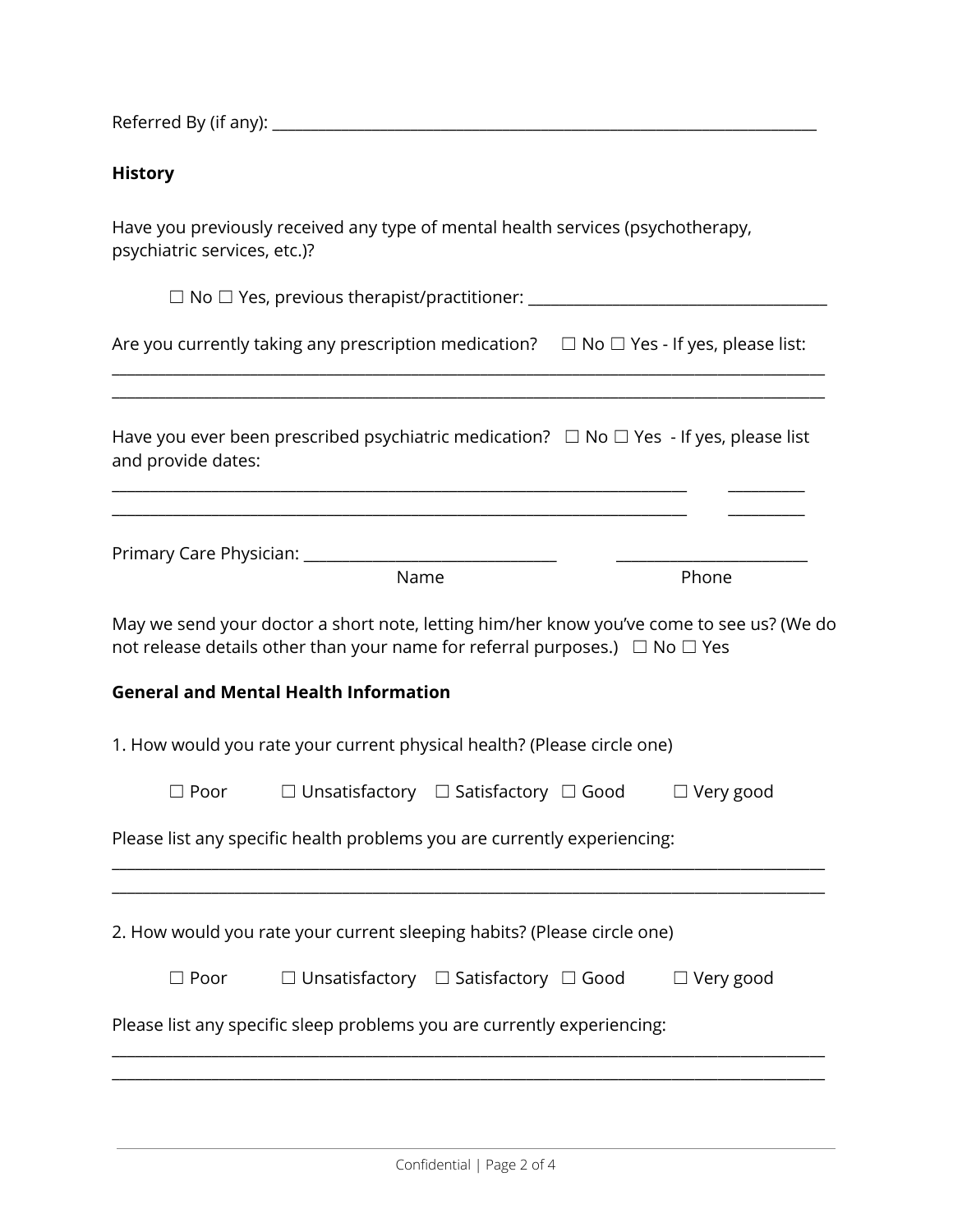| 3. How many times per week do you generally exercise? __________________________                          |  |  |  |  |
|-----------------------------------------------------------------------------------------------------------|--|--|--|--|
| What types of exercise do you participate in? __________________________________                          |  |  |  |  |
| 4. Please list any difficulties you experience with your appetite or eating problems:                     |  |  |  |  |
| 5. Are you currently experiencing overwhelming sadness, grief or depression?                              |  |  |  |  |
|                                                                                                           |  |  |  |  |
| 6. Are you currently experiencing anxiety, panic attacks or have any phobias?                             |  |  |  |  |
| $\Box$ No $\Box$ Yes - If yes, when did you begin experiencing this? ________                             |  |  |  |  |
| 7. Are you currently experiencing chronic pain? $\Box$ No $\Box$ Yes - If yes, please describe:           |  |  |  |  |
| 8. Do you drink alcohol more than once a week? $\Box$ No $\Box$ Yes                                       |  |  |  |  |
| 9. How often do you engage in recreational drug use?                                                      |  |  |  |  |
| $\square$ Daily $\square$ Weekly $\square$ Monthly $\square$ Infrequently $\square$ Never                 |  |  |  |  |
| 10. Are you currently in a romantic relationship? $\Box$ No $\Box$ Yes - If yes, for how long?            |  |  |  |  |
| On a scale of 1-10 (with 1 being poor and 10 being exceptional), how would you rate your<br>relationship? |  |  |  |  |
| 11. What significant life changes or stressful events have you experienced recently?                      |  |  |  |  |
|                                                                                                           |  |  |  |  |
|                                                                                                           |  |  |  |  |
|                                                                                                           |  |  |  |  |
|                                                                                                           |  |  |  |  |